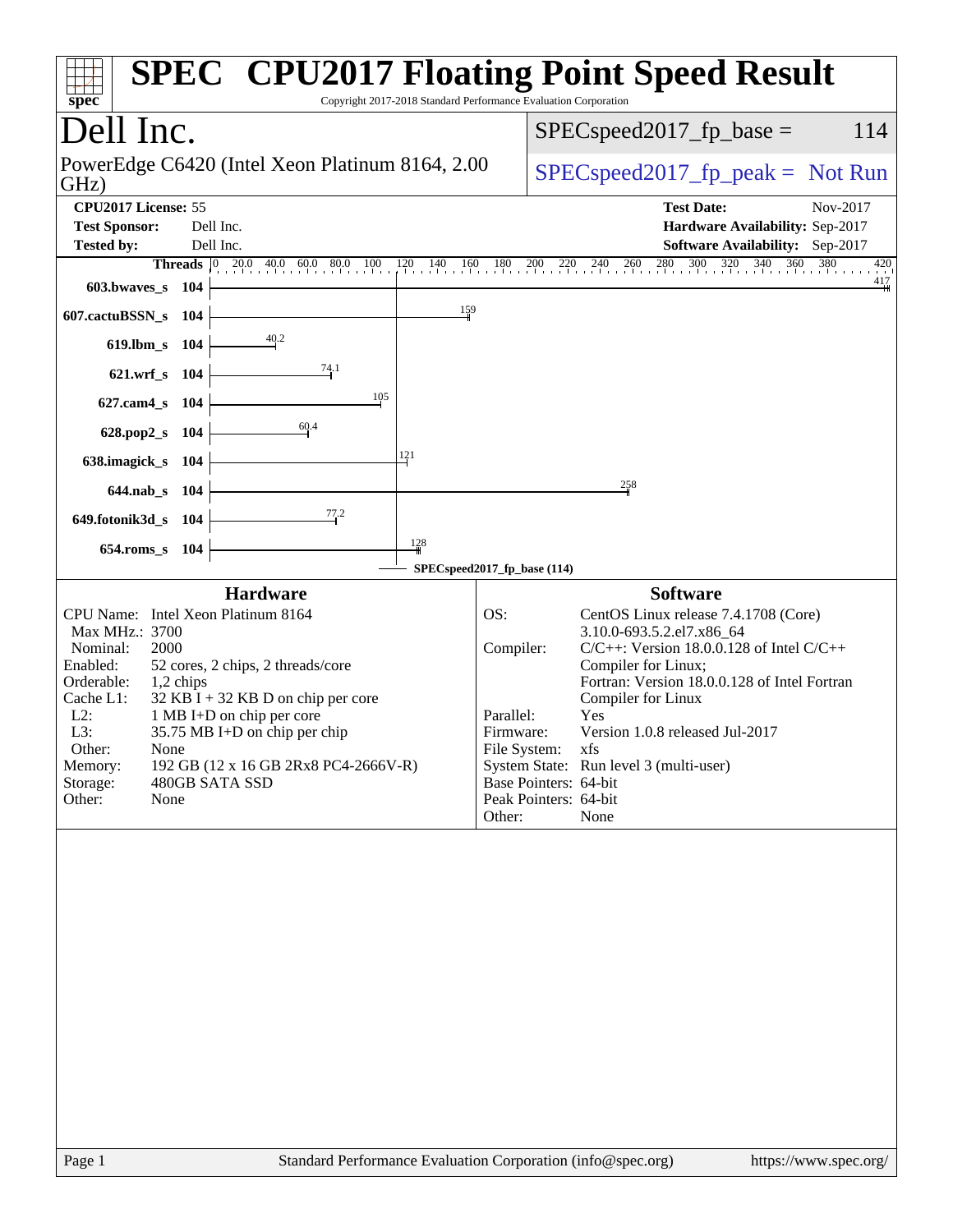

Copyright 2017-2018 Standard Performance Evaluation Corporation

## Dell Inc.

GHz) PowerEdge C6420 (Intel Xeon Platinum 8164, 2.00  $\big|$  [SPECspeed2017\\_fp\\_peak =](http://www.spec.org/auto/cpu2017/Docs/result-fields.html#SPECspeed2017fppeak) Not Run

 $SPEC speed2017_fp\_base = 114$ 

**[Test Sponsor:](http://www.spec.org/auto/cpu2017/Docs/result-fields.html#TestSponsor)** Dell Inc. **[Hardware Availability:](http://www.spec.org/auto/cpu2017/Docs/result-fields.html#HardwareAvailability)** Sep-2017

**[Tested by:](http://www.spec.org/auto/cpu2017/Docs/result-fields.html#Testedby)** Dell Inc. **[Software Availability:](http://www.spec.org/auto/cpu2017/Docs/result-fields.html#SoftwareAvailability)** Sep-2017

**[CPU2017 License:](http://www.spec.org/auto/cpu2017/Docs/result-fields.html#CPU2017License)** 55 **[Test Date:](http://www.spec.org/auto/cpu2017/Docs/result-fields.html#TestDate)** Nov-2017

**[Results Table](http://www.spec.org/auto/cpu2017/Docs/result-fields.html#ResultsTable)**

|                                   | <b>Base</b>    |                |       |                | <b>Peak</b> |                |            |                |                |              |                |              |                |              |
|-----------------------------------|----------------|----------------|-------|----------------|-------------|----------------|------------|----------------|----------------|--------------|----------------|--------------|----------------|--------------|
| <b>Benchmark</b>                  | <b>Threads</b> | <b>Seconds</b> | Ratio | <b>Seconds</b> | Ratio       | <b>Seconds</b> | Ratio      | <b>Threads</b> | <b>Seconds</b> | <b>Ratio</b> | <b>Seconds</b> | <b>Ratio</b> | <b>Seconds</b> | <b>Ratio</b> |
| 603.bwayes s                      | 104            | 141            | 418   | 142            | 415         | 142            | 417        |                |                |              |                |              |                |              |
| 607.cactuBSSN s                   | 104            | 105            | 159   | 105            | 158         | 105            | <u>159</u> |                |                |              |                |              |                |              |
| $619.$ lbm s                      | 104            | 130            | 40.2  | 130            | 40.2        | <b>130</b>     | 40.2       |                |                |              |                |              |                |              |
| $621.wrf$ s                       | 104            | 177            | 74.5  | 179            | 74.1        | 178            | 74.1       |                |                |              |                |              |                |              |
| $627$ .cam $4$ <sub>s</sub>       | 104            | 84.5           | 105   | 84.4           | 105         | 84.3           | 105        |                |                |              |                |              |                |              |
| $628.pop2_s$                      | 104            | 196            | 60.5  | 198            | 59.9        | 197            | 60.4       |                |                |              |                |              |                |              |
| 638.imagick_s                     | 104            | 119            | 121   | 119            | 121         | 119            | <u>121</u> |                |                |              |                |              |                |              |
| $644$ .nab s                      | 104            | 67.8           | 258   | 67.8           | 258         | 68.2           | 256        |                |                |              |                |              |                |              |
| 649.fotonik3d s                   | 104            | <u>118</u>     | 77.2  | 118            | 77.2        | 117            | 77.8       |                |                |              |                |              |                |              |
| $654$ .roms s                     | 104            | 123            | 128   | 124            | 127         | 122            | 129        |                |                |              |                |              |                |              |
| $SPEC speed2017$ fp base =<br>114 |                |                |       |                |             |                |            |                |                |              |                |              |                |              |
| $SPECspeed2017_fp\_peak =$        |                | <b>Not Run</b> |       |                |             |                |            |                |                |              |                |              |                |              |

Results appear in the [order in which they were run.](http://www.spec.org/auto/cpu2017/Docs/result-fields.html#RunOrder) Bold underlined text [indicates a median measurement](http://www.spec.org/auto/cpu2017/Docs/result-fields.html#Median).

### **[Operating System Notes](http://www.spec.org/auto/cpu2017/Docs/result-fields.html#OperatingSystemNotes)**

Stack size set to unlimited using "ulimit -s unlimited"

### **[General Notes](http://www.spec.org/auto/cpu2017/Docs/result-fields.html#GeneralNotes)**

Environment variables set by runcpu before the start of the run: KMP\_AFFINITY = "granularity=fine,compact" LD\_LIBRARY\_PATH = "/root/cpu2017/lib/ia32:/root/cpu2017/lib/intel64:/root/cpu2017/je5.0.1-32:/root/cpu2017/je5.0.1-64" OMP\_STACKSIZE = "192M"

 Binaries compiled on a system with 1x Intel Core i7-4790 CPU + 32GB RAM memory using Redhat Enterprise Linux 7.4 Transparent Huge Pages enabled by default Prior to runcpu invocation Filesystem page cache synced and cleared with: sync; echo 3> /proc/sys/vm/drop\_caches No: The test sponsor attests, as of date of publication, that CVE-2017-5754 (Meltdown) is mitigated in the system as tested and documented. No: The test sponsor attests, as of date of publication, that CVE-2017-5753 (Spectre variant 1) is mitigated in the system as tested and documented. No: The test sponsor attests, as of date of publication, that CVE-2017-5715 (Spectre variant 2) is mitigated in the system as tested and documented.

This benchmark result is intended to provide perspective on past performance using the historical hardware and/or software described on this result page.

The system as described on this result page was formerly

**(Continued on next page)**

| Page 2<br>Standard Performance Evaluation Corporation (info@spec.org) | https://www.spec.org/ |
|-----------------------------------------------------------------------|-----------------------|
|-----------------------------------------------------------------------|-----------------------|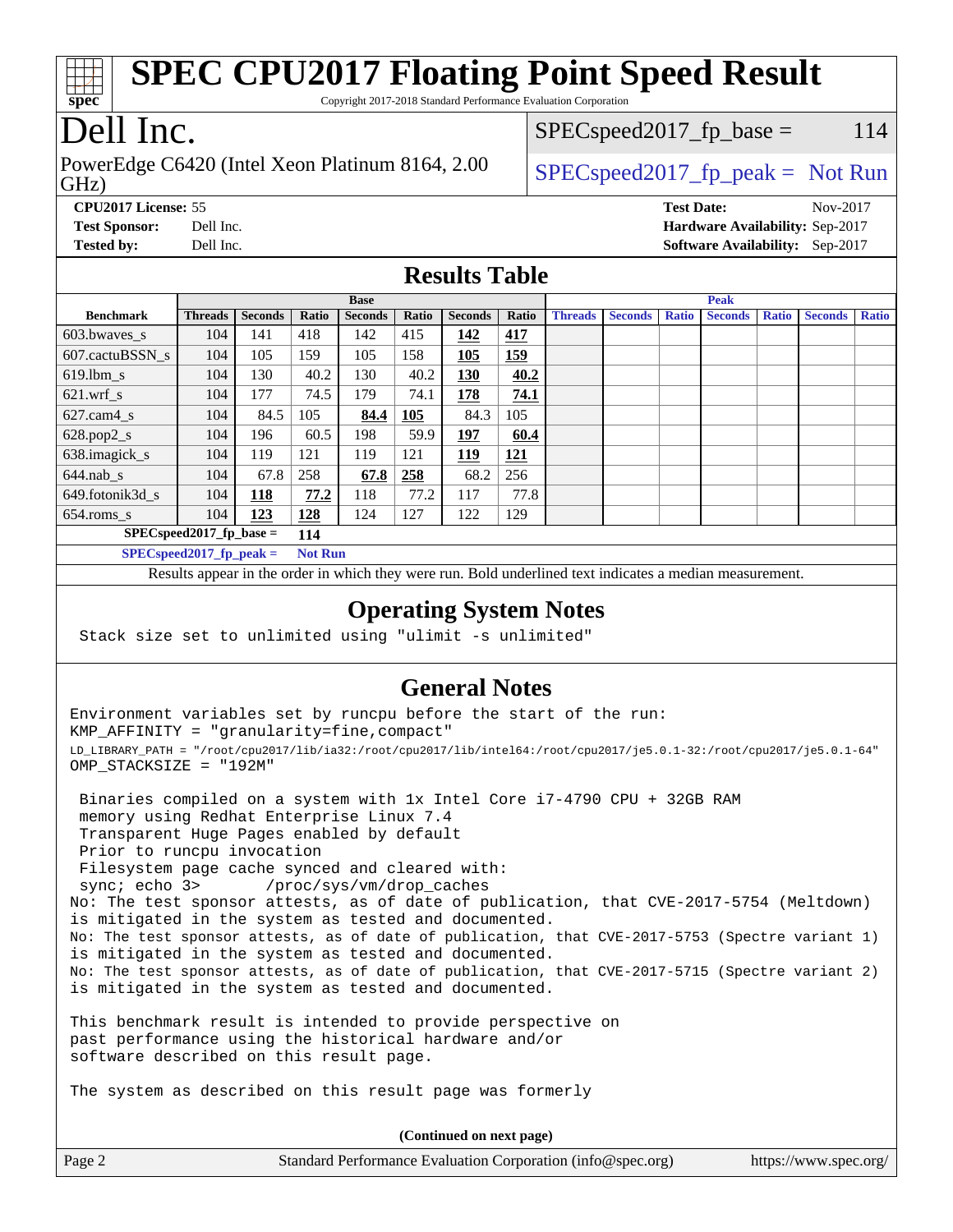

Copyright 2017-2018 Standard Performance Evaluation Corporation

## Dell Inc.

GHz) PowerEdge C6420 (Intel Xeon Platinum 8164, 2.00  $\big|$  [SPECspeed2017\\_fp\\_peak =](http://www.spec.org/auto/cpu2017/Docs/result-fields.html#SPECspeed2017fppeak) Not Run

 $SPEC speed2017<sub>fp</sub> base =  $114$$ 

**[Tested by:](http://www.spec.org/auto/cpu2017/Docs/result-fields.html#Testedby)** Dell Inc. **[Software Availability:](http://www.spec.org/auto/cpu2017/Docs/result-fields.html#SoftwareAvailability)** Sep-2017

**[CPU2017 License:](http://www.spec.org/auto/cpu2017/Docs/result-fields.html#CPU2017License)** 55 **[Test Date:](http://www.spec.org/auto/cpu2017/Docs/result-fields.html#TestDate)** Nov-2017 **[Test Sponsor:](http://www.spec.org/auto/cpu2017/Docs/result-fields.html#TestSponsor)** Dell Inc. **[Hardware Availability:](http://www.spec.org/auto/cpu2017/Docs/result-fields.html#HardwareAvailability)** Sep-2017

### **[General Notes \(Continued\)](http://www.spec.org/auto/cpu2017/Docs/result-fields.html#GeneralNotes)**

generally available. At the time of this publication, it may not be shipping, and/or may not be supported, and/or may fail to meet other tests of General Availability described in the SPEC OSG Policy document, <http://www.spec.org/osg/policy.html>

This measured result may not be representative of the result that would be measured were this benchmark run with hardware and software available as of the publication date.

### **[Platform Notes](http://www.spec.org/auto/cpu2017/Docs/result-fields.html#PlatformNotes)**

BIOS settings: Virtualization Technology disabled System Profile set to Custom CPU Power Management set to Maximum Performance Memory Frequency set to Maximum Performance Turbo Boost enabled C States disabled Memory Patrol Scrub disabled PCI ASPM L1 Link Power Management disabled Sysinfo program /root/cpu2017/bin/sysinfo Rev: r5797 of 2017-06-14 96c45e4568ad54c135fd618bcc091c0f running on localhost.localdomain Tue Nov 21 23:47:32 2017 SUT (System Under Test) info as seen by some common utilities. For more information on this section, see <https://www.spec.org/cpu2017/Docs/config.html#sysinfo> From /proc/cpuinfo model name : Intel(R) Xeon(R) Platinum 8164 CPU @ 2.00GHz 2 "physical id"s (chips) 104 "processors" cores, siblings (Caution: counting these is hw and system dependent. The following excerpts from /proc/cpuinfo might not be reliable. Use with caution.) cpu cores : 26 siblings : 52 physical 0: cores 0 1 2 3 4 5 6 8 9 10 11 12 13 16 17 18 19 20 21 22 24 25 26 27 28 29 physical 1: cores 0 1 2 3 4 5 6 8 9 10 11 12 13 16 17 18 19 20 21 22 24 25 26 27 28 29 From lscpu: Architecture: x86\_64 CPU op-mode(s): 32-bit, 64-bit Byte Order: Little Endian CPU(s): 104 **(Continued on next page)**

Page 3 Standard Performance Evaluation Corporation [\(info@spec.org\)](mailto:info@spec.org) <https://www.spec.org/>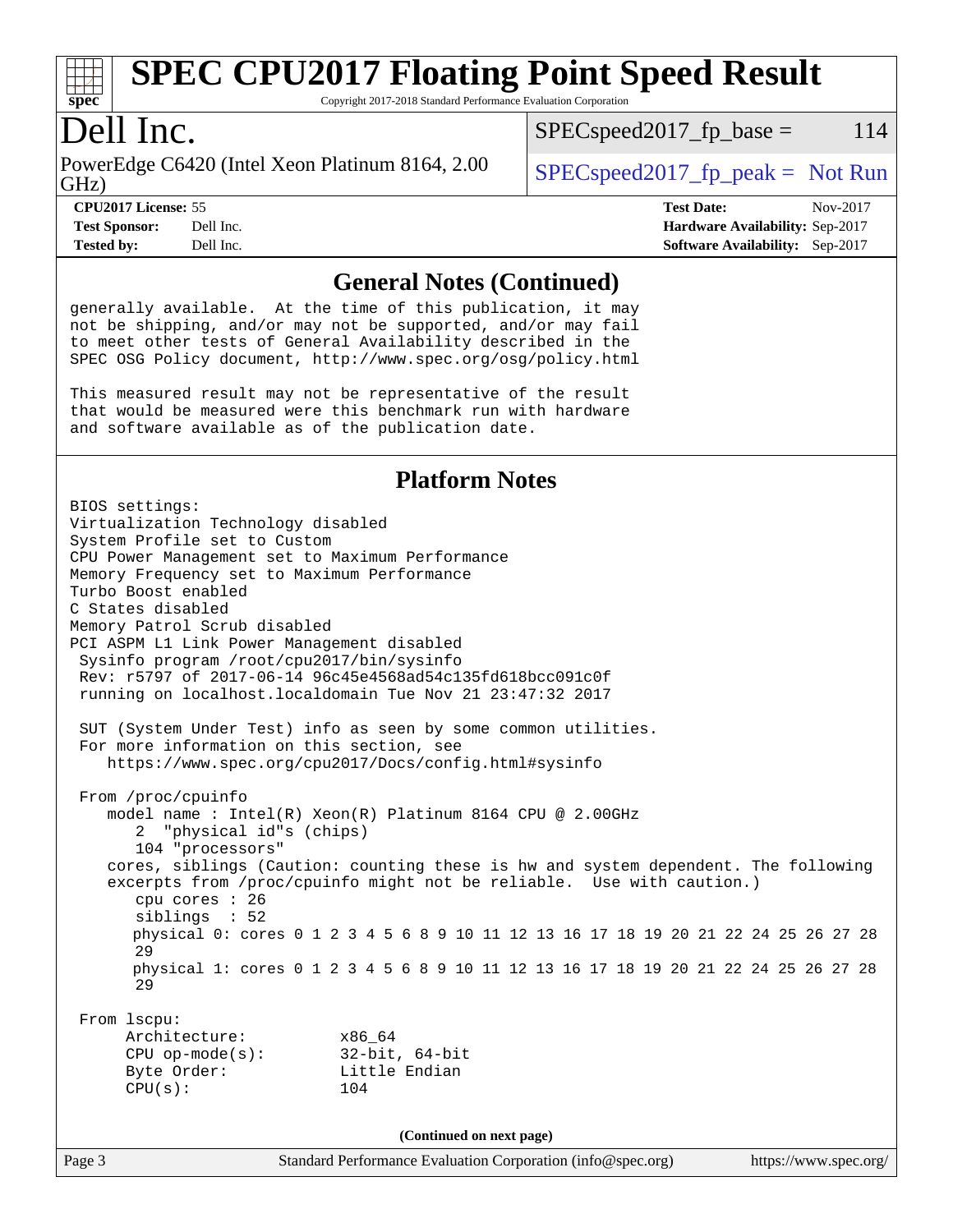

Copyright 2017-2018 Standard Performance Evaluation Corporation

## Dell Inc.

GHz) PowerEdge C6420 (Intel Xeon Platinum 8164, 2.00  $\big|$  [SPECspeed2017\\_fp\\_peak =](http://www.spec.org/auto/cpu2017/Docs/result-fields.html#SPECspeed2017fppeak) Not Run

 $SPEC speed2017<sub>fp</sub> base =  $114$$ 

**[Tested by:](http://www.spec.org/auto/cpu2017/Docs/result-fields.html#Testedby)** Dell Inc. **[Software Availability:](http://www.spec.org/auto/cpu2017/Docs/result-fields.html#SoftwareAvailability)** Sep-2017

**[CPU2017 License:](http://www.spec.org/auto/cpu2017/Docs/result-fields.html#CPU2017License)** 55 **[Test Date:](http://www.spec.org/auto/cpu2017/Docs/result-fields.html#TestDate)** Nov-2017 **[Test Sponsor:](http://www.spec.org/auto/cpu2017/Docs/result-fields.html#TestSponsor)** Dell Inc. **[Hardware Availability:](http://www.spec.org/auto/cpu2017/Docs/result-fields.html#HardwareAvailability)** Sep-2017

### **[Platform Notes \(Continued\)](http://www.spec.org/auto/cpu2017/Docs/result-fields.html#PlatformNotes)**

 On-line CPU(s) list: 0-103 Thread(s) per core: 2 Core(s) per socket: 26  $Socket(s):$  2 NUMA node(s): 2 Vendor ID: GenuineIntel CPU family: 6 Model: 85<br>Model name: 1n Intel(R) Xeon(R) Platinum 8164 CPU @ 2.00GHz Stepping: 4 CPU MHz: 2000.000 BogoMIPS: 4000.00 Virtualization: VT-x L1d cache: 32K L1i cache: 32K L2 cache: 1024K L3 cache: 36608K NUMA node0 CPU(s): 0,2,4,6,8,10,12,14,16,18,20,22,24,26,28,30,32,34,36,38,40,42,44,46,48,50,52,54,56,58 ,60,62,64,66,68,70,72,74,76,78,80,82,84,86,88,90,92,94,96,98,100,102 NUMA node1 CPU(s): 1,3,5,7,9,11,13,15,17,19,21,23,25,27,29,31,33,35,37,39,41,43,45,47,49,51,53,55,57,59 ,61,63,65,67,69,71,73,75,77,79,81,83,85,87,89,91,93,95,97,99,101,103 Flags: fpu vme de pse tsc msr pae mce cx8 apic sep mtrr pge mca cmov pat pse36 clflush dts acpi mmx fxsr sse sse2 ss ht tm pbe syscall nx pdpe1gb rdtscp lm constant\_tsc art arch\_perfmon pebs bts rep\_good nopl xtopology nonstop\_tsc aperfmperf eagerfpu pni pclmulqdq dtes64 monitor ds\_cpl vmx smx est tm2 ssse3 fma cx16 xtpr pdcm pcid dca sse4\_1 sse4\_2 x2apic movbe popcnt tsc\_deadline\_timer aes xsave avx f16c rdrand lahf\_lm abm 3dnowprefetch epb cat\_l3 cdp\_l3 intel\_pt tpr\_shadow vnmi flexpriority ept vpid fsgsbase tsc\_adjust bmi1 hle avx2 smep bmi2 erms invpcid rtm cqm mpx rdt\_a avx512f avx512dq rdseed adx smap clflushopt clwb avx512cd avx512bw avx512vl xsaveopt xsavec xgetbv1 cqm\_llc cqm\_occup\_llc cqm\_mbm\_total cqm\_mbm\_local dtherm ida arat pln pts /proc/cpuinfo cache data cache size : 36608 KB From numactl --hardware WARNING: a numactl 'node' might or might not correspond to a physical chip. available: 2 nodes (0-1) node 0 cpus: 0 2 4 6 8 10 12 14 16 18 20 22 24 26 28 30 32 34 36 38 40 42 44 46 48 50 52 54 56 58 60 62 64 66 68 70 72 74 76 78 80 82 84 86 88 90 92 94 96 98 100 102 node 0 size: 96965 MB node 0 free: 91122 MB node 1 cpus: 1 3 5 7 9 11 13 15 17 19 21 23 25 27 29 31 33 35 37 39 41 43 45 47 49 51 53 55 57 59 61 63 65 67 69 71 73 75 77 79 81 83 85 87 89 91 93 95 97 99 101 103 node 1 size: 98304 MB **(Continued on next page)**

| Page / |  |
|--------|--|
|        |  |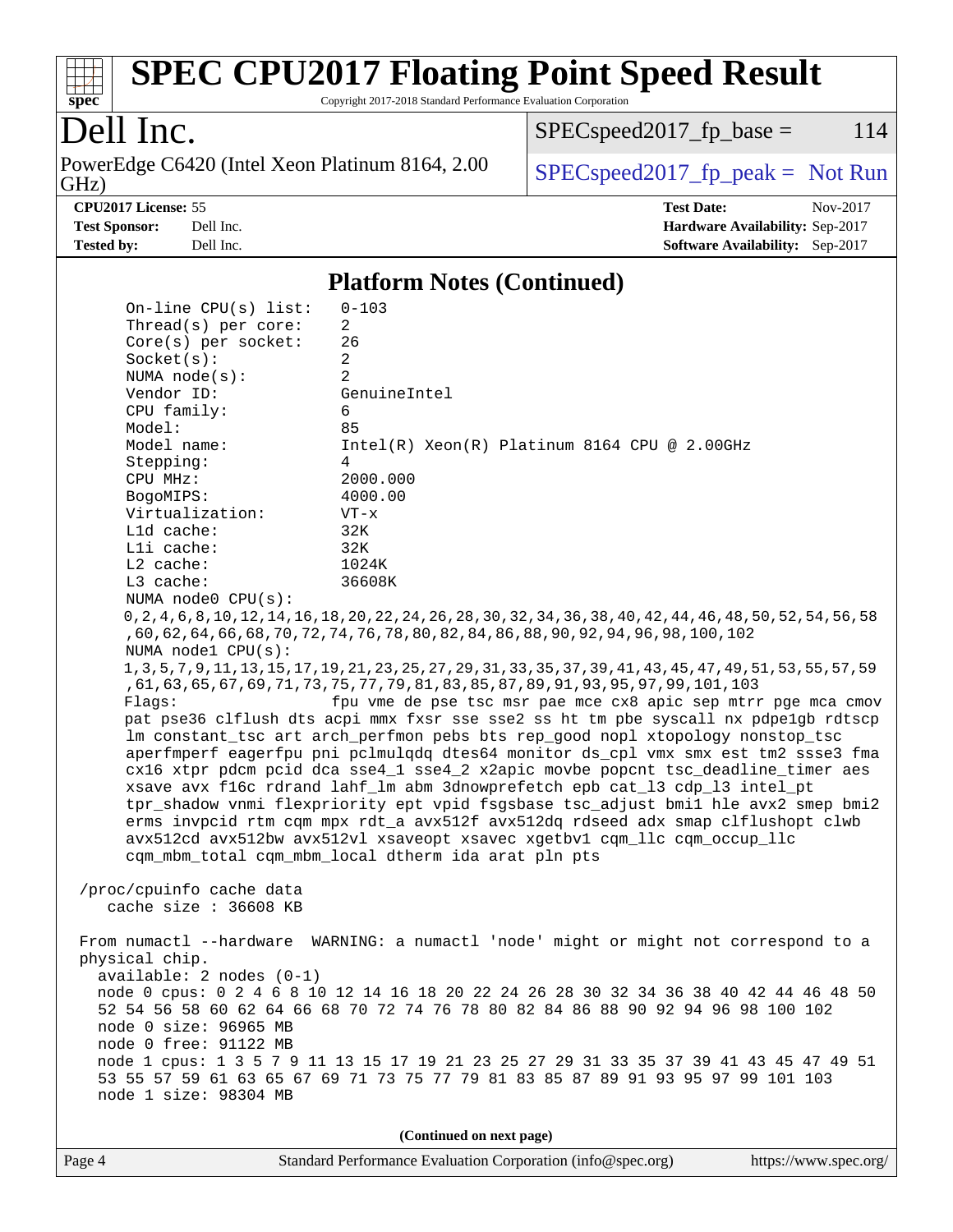### **[spec](http://www.spec.org/) [SPEC CPU2017 Floating Point Speed Result](http://www.spec.org/auto/cpu2017/Docs/result-fields.html#SPECCPU2017FloatingPointSpeedResult)** Copyright 2017-2018 Standard Performance Evaluation Corporation Dell Inc. GHz) PowerEdge C6420 (Intel Xeon Platinum 8164, 2.00  $\big|$  [SPECspeed2017\\_fp\\_peak =](http://www.spec.org/auto/cpu2017/Docs/result-fields.html#SPECspeed2017fppeak) Not Run  $SPEC speed2017<sub>fp</sub> base =  $114$$ **[CPU2017 License:](http://www.spec.org/auto/cpu2017/Docs/result-fields.html#CPU2017License)** 55 **[Test Date:](http://www.spec.org/auto/cpu2017/Docs/result-fields.html#TestDate)** Nov-2017 **[Test Sponsor:](http://www.spec.org/auto/cpu2017/Docs/result-fields.html#TestSponsor)** Dell Inc. **[Hardware Availability:](http://www.spec.org/auto/cpu2017/Docs/result-fields.html#HardwareAvailability)** Sep-2017 **[Tested by:](http://www.spec.org/auto/cpu2017/Docs/result-fields.html#Testedby)** Dell Inc. **[Software Availability:](http://www.spec.org/auto/cpu2017/Docs/result-fields.html#SoftwareAvailability)** Sep-2017 **[Platform Notes \(Continued\)](http://www.spec.org/auto/cpu2017/Docs/result-fields.html#PlatformNotes)** node 1 free: 94661 MB node distances: node 0 1  $0: 10 21$  1: 21 10 From /proc/meminfo MemTotal: 196690028 kB HugePages\_Total: 128 Hugepagesize: 2048 kB From /etc/\*release\* /etc/\*version\* centos-release: CentOS Linux release 7.4.1708 (Core) centos-release-upstream: Derived from Red Hat Enterprise Linux 7.4 (Source) os-release: NAME="CentOS Linux" VERSION="7 (Core)" ID="centos" ID\_LIKE="rhel fedora" VERSION\_ID="7" PRETTY\_NAME="CentOS Linux 7 (Core)" ANSI\_COLOR="0;31" CPE\_NAME="cpe:/o:centos:centos:7" redhat-release: CentOS Linux release 7.4.1708 (Core) system-release: CentOS Linux release 7.4.1708 (Core) system-release-cpe: cpe:/o:centos:centos:7 uname -a: Linux localhost.localdomain 3.10.0-693.5.2.el7.x86\_64 #1 SMP Fri Oct 20 20:32:50 UTC 2017 x86\_64 x86\_64 x86\_64 GNU/Linux run-level 3 Nov 21 21:12 SPEC is set to: /root/cpu2017 Filesystem Type Size Used Avail Use% Mounted on /dev/sda2 xfs 433G 21G 413G 5% / Additional information from dmidecode follows. WARNING: Use caution when you interpret this section. The 'dmidecode' program reads system data which is "intended to allow hardware to be accurately determined", but the intent may not be met, as there are frequent changes to hardware, firmware, and the "DMTF SMBIOS" standard. BIOS Dell Inc. 1.0.8 07/12/2017 Memory: 12x 002C00B3002C 18ASF2G72PDZ-2G6D1 16 GB 2 rank 2666 4x Not Specified Not Specified (End of data from sysinfo program)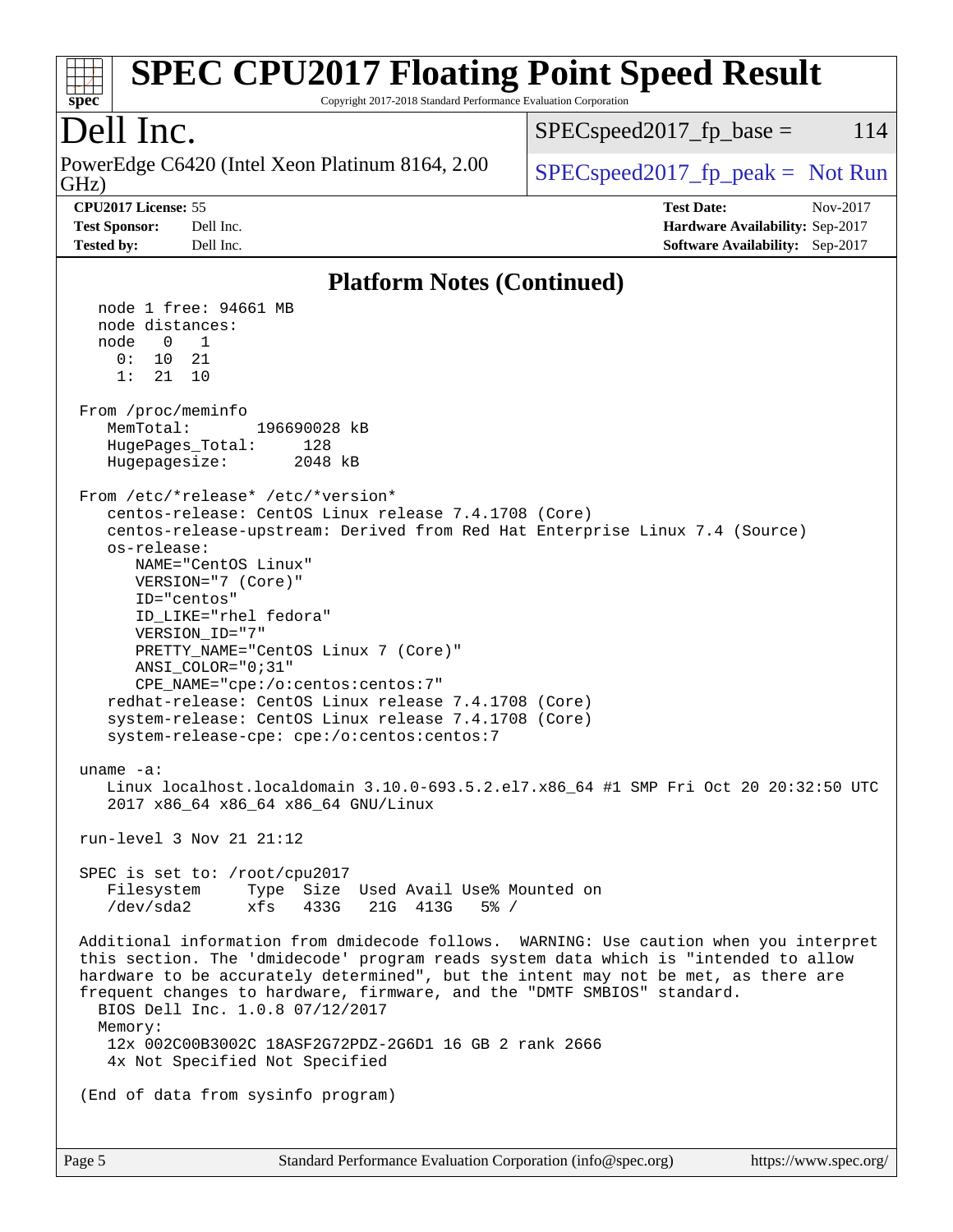

Copyright 2017-2018 Standard Performance Evaluation Corporation

## Dell Inc.

GHz) PowerEdge C6420 (Intel Xeon Platinum 8164, 2.00  $SPECspeed2017_fp\_peak = Not Run$ 

 $SPECspeed2017_fp\_base = 114$ 

| ---- |                      |  |
|------|----------------------|--|
|      | <b>CPU2017 Licer</b> |  |

**[Tested by:](http://www.spec.org/auto/cpu2017/Docs/result-fields.html#Testedby)** Dell Inc. **[Software Availability:](http://www.spec.org/auto/cpu2017/Docs/result-fields.html#SoftwareAvailability)** Sep-2017

**[CPU2017 License:](http://www.spec.org/auto/cpu2017/Docs/result-fields.html#CPU2017License)** 55 **[Test Date:](http://www.spec.org/auto/cpu2017/Docs/result-fields.html#TestDate)** Nov-2017 **[Test Sponsor:](http://www.spec.org/auto/cpu2017/Docs/result-fields.html#TestSponsor)** Dell Inc. **[Hardware Availability:](http://www.spec.org/auto/cpu2017/Docs/result-fields.html#HardwareAvailability)** Sep-2017

### **[Compiler Version Notes](http://www.spec.org/auto/cpu2017/Docs/result-fields.html#CompilerVersionNotes)**

| $619.1$ bm_s(base) $638.imagick_s(base)$ $644.nab_s(base)$<br>CC                                                                                                                                                                                                                                  |  |  |  |  |  |
|---------------------------------------------------------------------------------------------------------------------------------------------------------------------------------------------------------------------------------------------------------------------------------------------------|--|--|--|--|--|
| icc (ICC) 18.0.0 20170811<br>Copyright (C) 1985-2017 Intel Corporation. All rights reserved.                                                                                                                                                                                                      |  |  |  |  |  |
| FC 607. cactuBSSN s(base)                                                                                                                                                                                                                                                                         |  |  |  |  |  |
| icpc (ICC) 18.0.0 20170811<br>Copyright (C) 1985-2017 Intel Corporation. All rights reserved.<br>icc (ICC) 18.0.0 20170811<br>Copyright (C) 1985-2017 Intel Corporation. All rights reserved.<br>ifort (IFORT) 18.0.0 20170811<br>Copyright (C) 1985-2017 Intel Corporation. All rights reserved. |  |  |  |  |  |
| FC 603.bwaves_s(base) 649.fotonik3d_s(base) 654.roms_s(base)                                                                                                                                                                                                                                      |  |  |  |  |  |
| ifort (IFORT) 18.0.0 20170811<br>Copyright (C) 1985-2017 Intel Corporation. All rights reserved.                                                                                                                                                                                                  |  |  |  |  |  |
| ----------------------------------<br>CC 621.wrf_s(base) 627.cam4_s(base) 628.pop2_s(base)                                                                                                                                                                                                        |  |  |  |  |  |
| ifort (IFORT) 18.0.0 20170811<br>Copyright (C) 1985-2017 Intel Corporation. All rights reserved.<br>icc (ICC) 18.0.0 20170811<br>Copyright (C) 1985-2017 Intel Corporation. All rights reserved.                                                                                                  |  |  |  |  |  |
|                                                                                                                                                                                                                                                                                                   |  |  |  |  |  |

## **[Base Compiler Invocation](http://www.spec.org/auto/cpu2017/Docs/result-fields.html#BaseCompilerInvocation)**

[C benchmarks](http://www.spec.org/auto/cpu2017/Docs/result-fields.html#Cbenchmarks): [icc](http://www.spec.org/cpu2017/results/res2018q1/cpu2017-20180122-02782.flags.html#user_CCbase_intel_icc_18.0_66fc1ee009f7361af1fbd72ca7dcefbb700085f36577c54f309893dd4ec40d12360134090235512931783d35fd58c0460139e722d5067c5574d8eaf2b3e37e92)

[Fortran benchmarks](http://www.spec.org/auto/cpu2017/Docs/result-fields.html#Fortranbenchmarks): [ifort](http://www.spec.org/cpu2017/results/res2018q1/cpu2017-20180122-02782.flags.html#user_FCbase_intel_ifort_18.0_8111460550e3ca792625aed983ce982f94888b8b503583aa7ba2b8303487b4d8a21a13e7191a45c5fd58ff318f48f9492884d4413fa793fd88dd292cad7027ca)

[Benchmarks using both Fortran and C](http://www.spec.org/auto/cpu2017/Docs/result-fields.html#BenchmarksusingbothFortranandC): [ifort](http://www.spec.org/cpu2017/results/res2018q1/cpu2017-20180122-02782.flags.html#user_CC_FCbase_intel_ifort_18.0_8111460550e3ca792625aed983ce982f94888b8b503583aa7ba2b8303487b4d8a21a13e7191a45c5fd58ff318f48f9492884d4413fa793fd88dd292cad7027ca) [icc](http://www.spec.org/cpu2017/results/res2018q1/cpu2017-20180122-02782.flags.html#user_CC_FCbase_intel_icc_18.0_66fc1ee009f7361af1fbd72ca7dcefbb700085f36577c54f309893dd4ec40d12360134090235512931783d35fd58c0460139e722d5067c5574d8eaf2b3e37e92)

**(Continued on next page)**

Page 6 Standard Performance Evaluation Corporation [\(info@spec.org\)](mailto:info@spec.org) <https://www.spec.org/>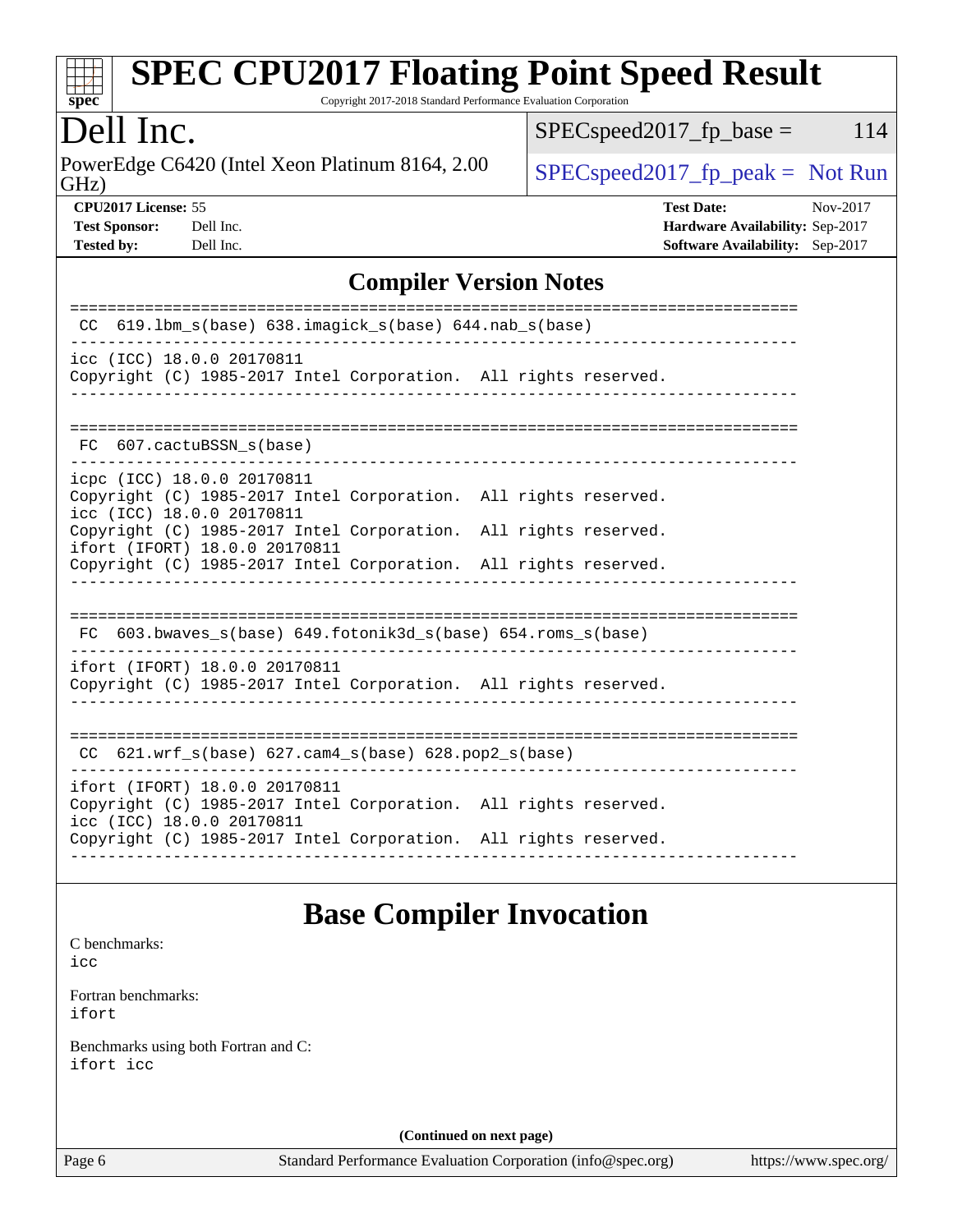

Copyright 2017-2018 Standard Performance Evaluation Corporation

## Dell Inc.

GHz) PowerEdge C6420 (Intel Xeon Platinum 8164, 2.00  $\big|$  [SPECspeed2017\\_fp\\_peak =](http://www.spec.org/auto/cpu2017/Docs/result-fields.html#SPECspeed2017fppeak) Not Run

 $SPEC speed2017_fp\_base = 114$ 

**[CPU2017 License:](http://www.spec.org/auto/cpu2017/Docs/result-fields.html#CPU2017License)** 55 **[Test Date:](http://www.spec.org/auto/cpu2017/Docs/result-fields.html#TestDate)** Nov-2017 **[Test Sponsor:](http://www.spec.org/auto/cpu2017/Docs/result-fields.html#TestSponsor)** Dell Inc. **[Hardware Availability:](http://www.spec.org/auto/cpu2017/Docs/result-fields.html#HardwareAvailability)** Sep-2017 **[Tested by:](http://www.spec.org/auto/cpu2017/Docs/result-fields.html#Testedby)** Dell Inc. **[Software Availability:](http://www.spec.org/auto/cpu2017/Docs/result-fields.html#SoftwareAvailability)** Sep-2017

## **[Base Compiler Invocation \(Continued\)](http://www.spec.org/auto/cpu2017/Docs/result-fields.html#BaseCompilerInvocation)**

[Benchmarks using Fortran, C, and C++:](http://www.spec.org/auto/cpu2017/Docs/result-fields.html#BenchmarksusingFortranCandCXX) [icpc](http://www.spec.org/cpu2017/results/res2018q1/cpu2017-20180122-02782.flags.html#user_CC_CXX_FCbase_intel_icpc_18.0_c510b6838c7f56d33e37e94d029a35b4a7bccf4766a728ee175e80a419847e808290a9b78be685c44ab727ea267ec2f070ec5dc83b407c0218cded6866a35d07) [icc](http://www.spec.org/cpu2017/results/res2018q1/cpu2017-20180122-02782.flags.html#user_CC_CXX_FCbase_intel_icc_18.0_66fc1ee009f7361af1fbd72ca7dcefbb700085f36577c54f309893dd4ec40d12360134090235512931783d35fd58c0460139e722d5067c5574d8eaf2b3e37e92) [ifort](http://www.spec.org/cpu2017/results/res2018q1/cpu2017-20180122-02782.flags.html#user_CC_CXX_FCbase_intel_ifort_18.0_8111460550e3ca792625aed983ce982f94888b8b503583aa7ba2b8303487b4d8a21a13e7191a45c5fd58ff318f48f9492884d4413fa793fd88dd292cad7027ca)

## **[Base Portability Flags](http://www.spec.org/auto/cpu2017/Docs/result-fields.html#BasePortabilityFlags)**

 603.bwaves\_s: [-DSPEC\\_LP64](http://www.spec.org/cpu2017/results/res2018q1/cpu2017-20180122-02782.flags.html#suite_basePORTABILITY603_bwaves_s_DSPEC_LP64) 607.cactuBSSN\_s: [-DSPEC\\_LP64](http://www.spec.org/cpu2017/results/res2018q1/cpu2017-20180122-02782.flags.html#suite_basePORTABILITY607_cactuBSSN_s_DSPEC_LP64) 619.lbm\_s: [-DSPEC\\_LP64](http://www.spec.org/cpu2017/results/res2018q1/cpu2017-20180122-02782.flags.html#suite_basePORTABILITY619_lbm_s_DSPEC_LP64) 621.wrf\_s: [-DSPEC\\_LP64](http://www.spec.org/cpu2017/results/res2018q1/cpu2017-20180122-02782.flags.html#suite_basePORTABILITY621_wrf_s_DSPEC_LP64) [-DSPEC\\_CASE\\_FLAG](http://www.spec.org/cpu2017/results/res2018q1/cpu2017-20180122-02782.flags.html#b621.wrf_s_baseCPORTABILITY_DSPEC_CASE_FLAG) [-convert big\\_endian](http://www.spec.org/cpu2017/results/res2018q1/cpu2017-20180122-02782.flags.html#user_baseFPORTABILITY621_wrf_s_convert_big_endian_c3194028bc08c63ac5d04de18c48ce6d347e4e562e8892b8bdbdc0214820426deb8554edfa529a3fb25a586e65a3d812c835984020483e7e73212c4d31a38223) 627.cam4\_s: [-DSPEC\\_LP64](http://www.spec.org/cpu2017/results/res2018q1/cpu2017-20180122-02782.flags.html#suite_basePORTABILITY627_cam4_s_DSPEC_LP64) [-DSPEC\\_CASE\\_FLAG](http://www.spec.org/cpu2017/results/res2018q1/cpu2017-20180122-02782.flags.html#b627.cam4_s_baseCPORTABILITY_DSPEC_CASE_FLAG) 628.pop2\_s: [-DSPEC\\_LP64](http://www.spec.org/cpu2017/results/res2018q1/cpu2017-20180122-02782.flags.html#suite_basePORTABILITY628_pop2_s_DSPEC_LP64) [-DSPEC\\_CASE\\_FLAG](http://www.spec.org/cpu2017/results/res2018q1/cpu2017-20180122-02782.flags.html#b628.pop2_s_baseCPORTABILITY_DSPEC_CASE_FLAG) [-convert big\\_endian](http://www.spec.org/cpu2017/results/res2018q1/cpu2017-20180122-02782.flags.html#user_baseFPORTABILITY628_pop2_s_convert_big_endian_c3194028bc08c63ac5d04de18c48ce6d347e4e562e8892b8bdbdc0214820426deb8554edfa529a3fb25a586e65a3d812c835984020483e7e73212c4d31a38223) [-assume byterecl](http://www.spec.org/cpu2017/results/res2018q1/cpu2017-20180122-02782.flags.html#user_baseFPORTABILITY628_pop2_s_assume_byterecl_7e47d18b9513cf18525430bbf0f2177aa9bf368bc7a059c09b2c06a34b53bd3447c950d3f8d6c70e3faf3a05c8557d66a5798b567902e8849adc142926523472) 638.imagick\_s: [-DSPEC\\_LP64](http://www.spec.org/cpu2017/results/res2018q1/cpu2017-20180122-02782.flags.html#suite_basePORTABILITY638_imagick_s_DSPEC_LP64) 644.nab\_s: [-DSPEC\\_LP64](http://www.spec.org/cpu2017/results/res2018q1/cpu2017-20180122-02782.flags.html#suite_basePORTABILITY644_nab_s_DSPEC_LP64) 649.fotonik3d\_s: [-DSPEC\\_LP64](http://www.spec.org/cpu2017/results/res2018q1/cpu2017-20180122-02782.flags.html#suite_basePORTABILITY649_fotonik3d_s_DSPEC_LP64) 654.roms\_s: [-DSPEC\\_LP64](http://www.spec.org/cpu2017/results/res2018q1/cpu2017-20180122-02782.flags.html#suite_basePORTABILITY654_roms_s_DSPEC_LP64)

## **[Base Optimization Flags](http://www.spec.org/auto/cpu2017/Docs/result-fields.html#BaseOptimizationFlags)**

[C benchmarks](http://www.spec.org/auto/cpu2017/Docs/result-fields.html#Cbenchmarks): [-xCORE-AVX512](http://www.spec.org/cpu2017/results/res2018q1/cpu2017-20180122-02782.flags.html#user_CCbase_f-xCORE-AVX512) [-ipo](http://www.spec.org/cpu2017/results/res2018q1/cpu2017-20180122-02782.flags.html#user_CCbase_f-ipo) -03 [-no-prec-div](http://www.spec.org/cpu2017/results/res2018q1/cpu2017-20180122-02782.flags.html#user_CCbase_f-no-prec-div) [-qopt-prefetch](http://www.spec.org/cpu2017/results/res2018q1/cpu2017-20180122-02782.flags.html#user_CCbase_f-qopt-prefetch) [-ffinite-math-only](http://www.spec.org/cpu2017/results/res2018q1/cpu2017-20180122-02782.flags.html#user_CCbase_f_finite_math_only_cb91587bd2077682c4b38af759c288ed7c732db004271a9512da14a4f8007909a5f1427ecbf1a0fb78ff2a814402c6114ac565ca162485bbcae155b5e4258871) [-qopt-mem-layout-trans=3](http://www.spec.org/cpu2017/results/res2018q1/cpu2017-20180122-02782.flags.html#user_CCbase_f-qopt-mem-layout-trans_de80db37974c74b1f0e20d883f0b675c88c3b01e9d123adea9b28688d64333345fb62bc4a798493513fdb68f60282f9a726aa07f478b2f7113531aecce732043) [-qopenmp](http://www.spec.org/cpu2017/results/res2018q1/cpu2017-20180122-02782.flags.html#user_CCbase_qopenmp_16be0c44f24f464004c6784a7acb94aca937f053568ce72f94b139a11c7c168634a55f6653758ddd83bcf7b8463e8028bb0b48b77bcddc6b78d5d95bb1df2967) [-DSPEC\\_OPENMP](http://www.spec.org/cpu2017/results/res2018q1/cpu2017-20180122-02782.flags.html#suite_CCbase_DSPEC_OPENMP)

[Fortran benchmarks](http://www.spec.org/auto/cpu2017/Docs/result-fields.html#Fortranbenchmarks):

[-DSPEC\\_OPENMP](http://www.spec.org/cpu2017/results/res2018q1/cpu2017-20180122-02782.flags.html#suite_FCbase_DSPEC_OPENMP) [-xCORE-AVX512](http://www.spec.org/cpu2017/results/res2018q1/cpu2017-20180122-02782.flags.html#user_FCbase_f-xCORE-AVX512) [-ipo](http://www.spec.org/cpu2017/results/res2018q1/cpu2017-20180122-02782.flags.html#user_FCbase_f-ipo) [-O3](http://www.spec.org/cpu2017/results/res2018q1/cpu2017-20180122-02782.flags.html#user_FCbase_f-O3) [-no-prec-div](http://www.spec.org/cpu2017/results/res2018q1/cpu2017-20180122-02782.flags.html#user_FCbase_f-no-prec-div) [-qopt-prefetch](http://www.spec.org/cpu2017/results/res2018q1/cpu2017-20180122-02782.flags.html#user_FCbase_f-qopt-prefetch) [-ffinite-math-only](http://www.spec.org/cpu2017/results/res2018q1/cpu2017-20180122-02782.flags.html#user_FCbase_f_finite_math_only_cb91587bd2077682c4b38af759c288ed7c732db004271a9512da14a4f8007909a5f1427ecbf1a0fb78ff2a814402c6114ac565ca162485bbcae155b5e4258871) [-qopt-mem-layout-trans=3](http://www.spec.org/cpu2017/results/res2018q1/cpu2017-20180122-02782.flags.html#user_FCbase_f-qopt-mem-layout-trans_de80db37974c74b1f0e20d883f0b675c88c3b01e9d123adea9b28688d64333345fb62bc4a798493513fdb68f60282f9a726aa07f478b2f7113531aecce732043) [-qopenmp](http://www.spec.org/cpu2017/results/res2018q1/cpu2017-20180122-02782.flags.html#user_FCbase_qopenmp_16be0c44f24f464004c6784a7acb94aca937f053568ce72f94b139a11c7c168634a55f6653758ddd83bcf7b8463e8028bb0b48b77bcddc6b78d5d95bb1df2967) [-nostandard-realloc-lhs](http://www.spec.org/cpu2017/results/res2018q1/cpu2017-20180122-02782.flags.html#user_FCbase_f_2003_std_realloc_82b4557e90729c0f113870c07e44d33d6f5a304b4f63d4c15d2d0f1fab99f5daaed73bdb9275d9ae411527f28b936061aa8b9c8f2d63842963b95c9dd6426b8a) [-align array32byte](http://www.spec.org/cpu2017/results/res2018q1/cpu2017-20180122-02782.flags.html#user_FCbase_align_array32byte_b982fe038af199962ba9a80c053b8342c548c85b40b8e86eb3cc33dee0d7986a4af373ac2d51c3f7cf710a18d62fdce2948f201cd044323541f22fc0fffc51b6)

[Benchmarks using both Fortran and C](http://www.spec.org/auto/cpu2017/Docs/result-fields.html#BenchmarksusingbothFortranandC): [-xCORE-AVX512](http://www.spec.org/cpu2017/results/res2018q1/cpu2017-20180122-02782.flags.html#user_CC_FCbase_f-xCORE-AVX512) [-ipo](http://www.spec.org/cpu2017/results/res2018q1/cpu2017-20180122-02782.flags.html#user_CC_FCbase_f-ipo) [-O3](http://www.spec.org/cpu2017/results/res2018q1/cpu2017-20180122-02782.flags.html#user_CC_FCbase_f-O3) [-no-prec-div](http://www.spec.org/cpu2017/results/res2018q1/cpu2017-20180122-02782.flags.html#user_CC_FCbase_f-no-prec-div) [-qopt-prefetch](http://www.spec.org/cpu2017/results/res2018q1/cpu2017-20180122-02782.flags.html#user_CC_FCbase_f-qopt-prefetch) [-ffinite-math-only](http://www.spec.org/cpu2017/results/res2018q1/cpu2017-20180122-02782.flags.html#user_CC_FCbase_f_finite_math_only_cb91587bd2077682c4b38af759c288ed7c732db004271a9512da14a4f8007909a5f1427ecbf1a0fb78ff2a814402c6114ac565ca162485bbcae155b5e4258871) [-qopt-mem-layout-trans=3](http://www.spec.org/cpu2017/results/res2018q1/cpu2017-20180122-02782.flags.html#user_CC_FCbase_f-qopt-mem-layout-trans_de80db37974c74b1f0e20d883f0b675c88c3b01e9d123adea9b28688d64333345fb62bc4a798493513fdb68f60282f9a726aa07f478b2f7113531aecce732043) [-qopenmp](http://www.spec.org/cpu2017/results/res2018q1/cpu2017-20180122-02782.flags.html#user_CC_FCbase_qopenmp_16be0c44f24f464004c6784a7acb94aca937f053568ce72f94b139a11c7c168634a55f6653758ddd83bcf7b8463e8028bb0b48b77bcddc6b78d5d95bb1df2967) [-DSPEC\\_OPENMP](http://www.spec.org/cpu2017/results/res2018q1/cpu2017-20180122-02782.flags.html#suite_CC_FCbase_DSPEC_OPENMP) [-nostandard-realloc-lhs](http://www.spec.org/cpu2017/results/res2018q1/cpu2017-20180122-02782.flags.html#user_CC_FCbase_f_2003_std_realloc_82b4557e90729c0f113870c07e44d33d6f5a304b4f63d4c15d2d0f1fab99f5daaed73bdb9275d9ae411527f28b936061aa8b9c8f2d63842963b95c9dd6426b8a) [-align array32byte](http://www.spec.org/cpu2017/results/res2018q1/cpu2017-20180122-02782.flags.html#user_CC_FCbase_align_array32byte_b982fe038af199962ba9a80c053b8342c548c85b40b8e86eb3cc33dee0d7986a4af373ac2d51c3f7cf710a18d62fdce2948f201cd044323541f22fc0fffc51b6)

[Benchmarks using Fortran, C, and C++:](http://www.spec.org/auto/cpu2017/Docs/result-fields.html#BenchmarksusingFortranCandCXX)

```
-xCORE-AVX512 -ipo -O3 -no-prec-div -qopt-prefetch
-ffinite-math-only -qopt-mem-layout-trans=3 -qopenmp -DSPEC_OPENMP
-nostandard-realloc-lhs -align array32byte
```